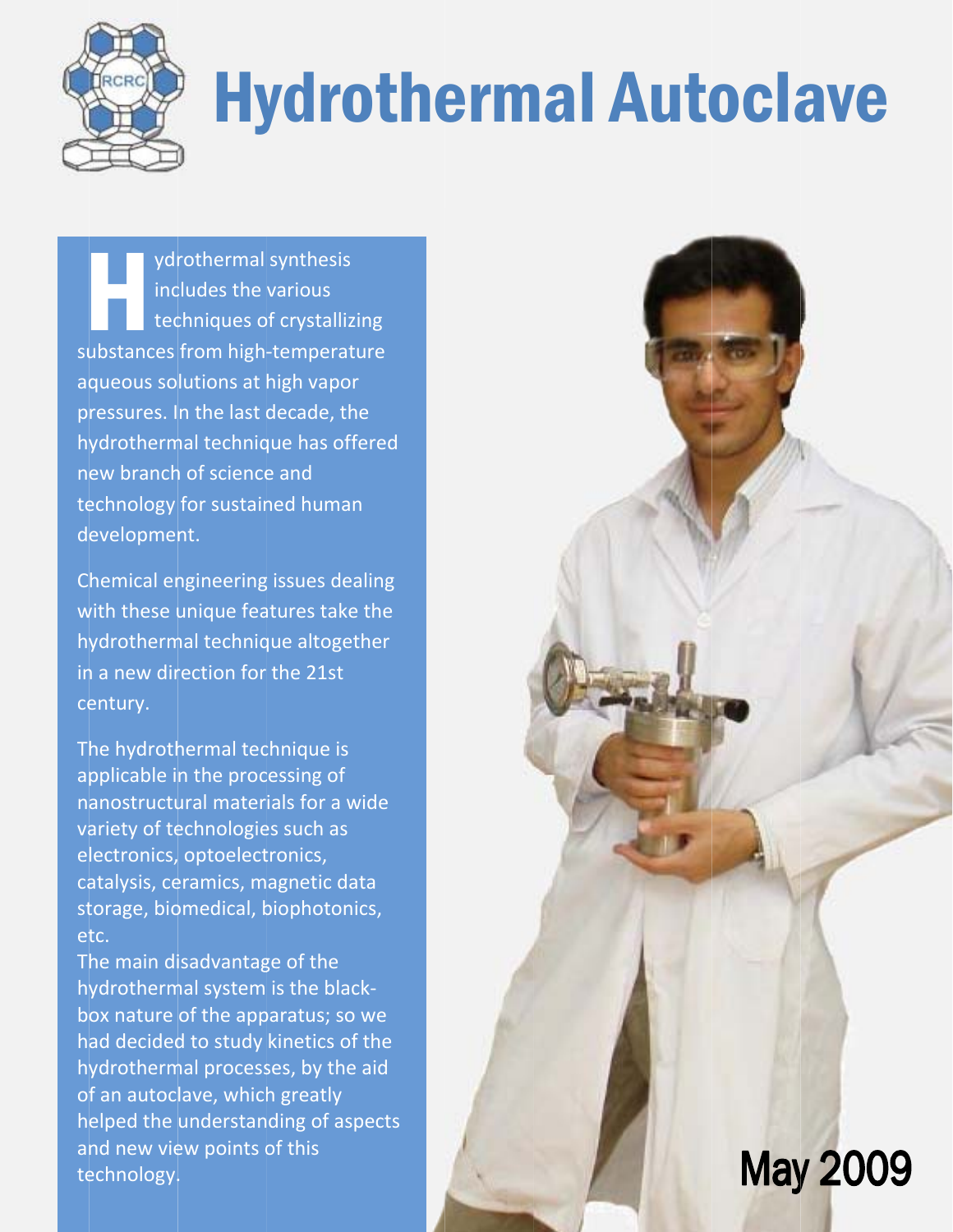

# The Power of Innovation

- $\checkmark$  P.I.D controller for accurate settings
- ← Relief Valve for more safety
- $\checkmark$  NPT high-pressure steel lines supplied
- $\checkmark$  Valves for injecting and purging gas
- $\checkmark$  A further timer for recording time
- $\checkmark$  Programmed heating with 10 segments
- $\checkmark$  Thermo metering reactor individually
- $\checkmark$  System is isolated for energy saving
- $\checkmark$  Glass line for corrosive materials

**Enhanced C-Board** 

**PATTER**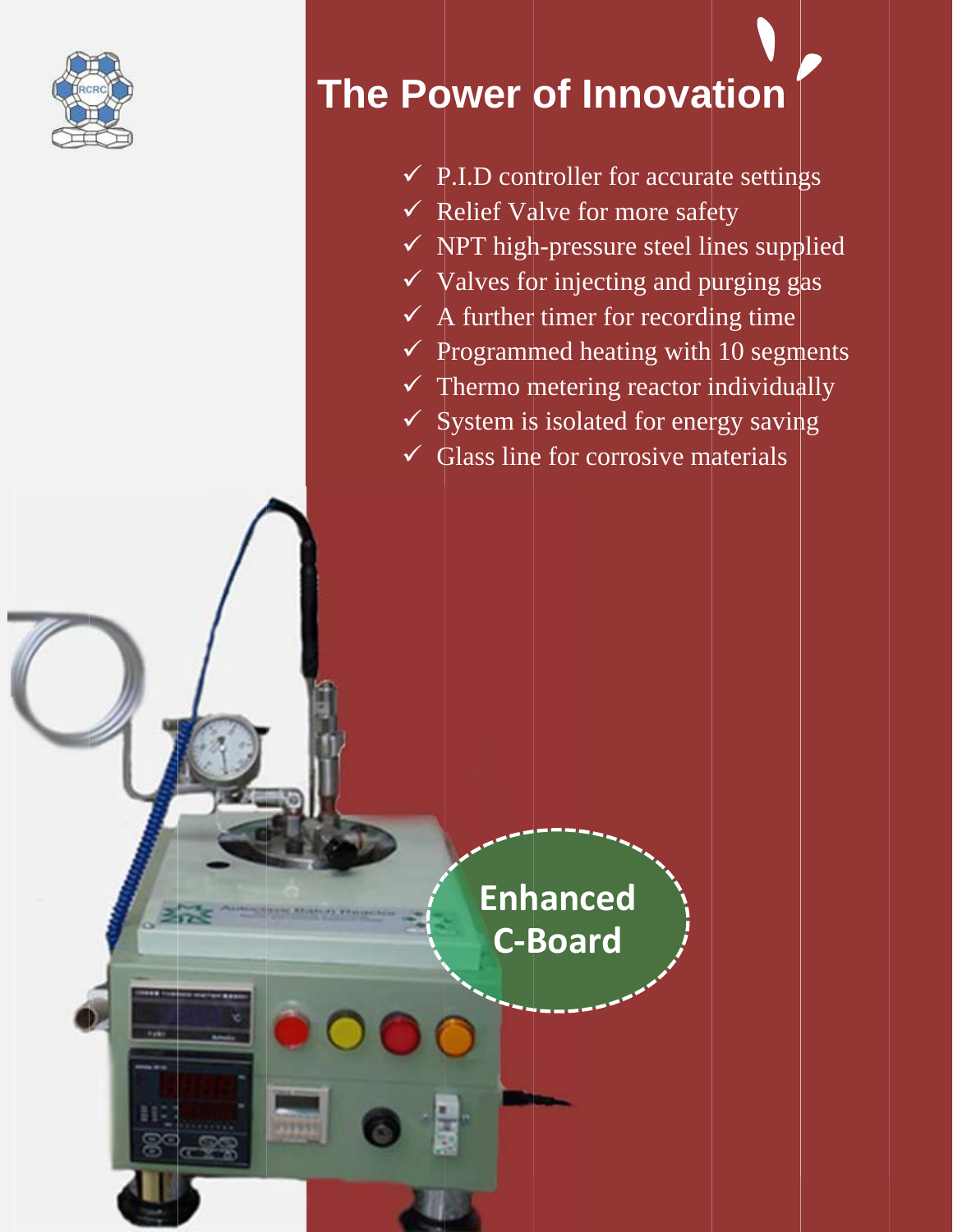

### **Applications for such as:**

- Advanced metal oxide Nanomaterials
- **\*** Processing of TiO2 and ZnO Nanoparticles
- **\* Processing of metal Sulphides Nanoparticles**
- \* Synthesis of carbon Nanoforms
- Hydrothermal preparation of Nanotubes
- **\*** Processing of Hydroxyapatite (HAp)
- **\*** Processing of composites
- \* Recycling waste treatment
- **\*** Leaching of ores in metal extractions

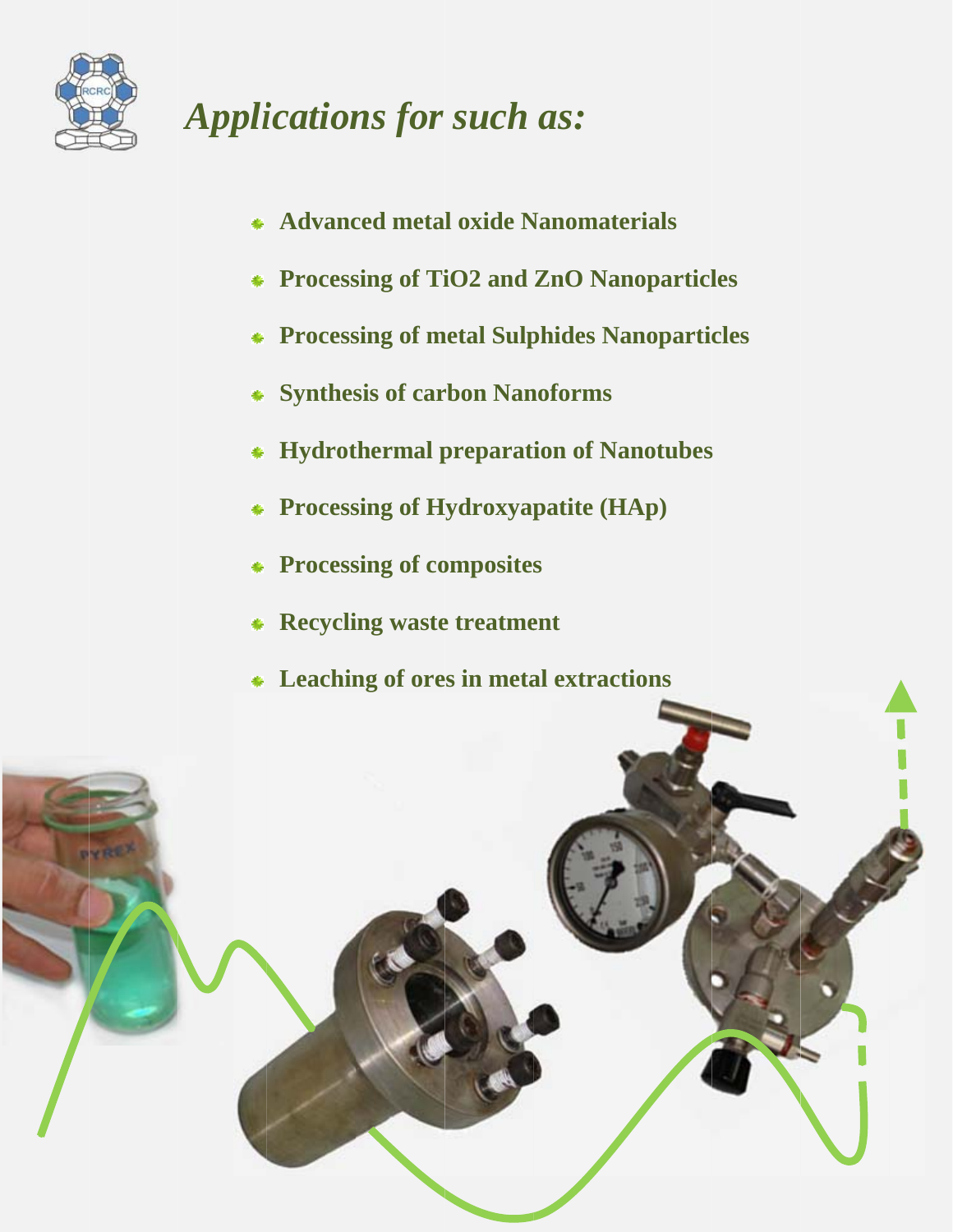

| <b>Specifications</b>              |                       |
|------------------------------------|-----------------------|
| Sizes, mL                          | 65                    |
| Max. Pressure                      | 5000 psi (350 bar)    |
| Max. Temperature                   | 500 °C                |
| <b>Vessel Style</b>                | <b>Fixed Head</b>     |
| <b>Further Sealing</b>             | Silicon ring          |
| Valve Connections                  | 1/4" NPT Female       |
| Pressure Gage Size                 | 2.4 inches            |
| Range                              | 0-3600 psi (250 bar)* |
| Heater thermo meter controller     | Programmable          |
| Reactor thermometer                | Just detecting        |
| <b>Heater Style</b>                | Ceramic               |
| <b>Heater Power Watts</b>          | 1500                  |
| <b>Electrical Supply</b>           |                       |
| <b>Volts</b>                       | 220                   |
| <b>Vessel Dimensions</b>           |                       |
| Inside Diameter                    | 2 inches              |
| Inside Depth, inches               | 5.12                  |
| <b>Wall thickness</b>              | 0.5 inches            |
| <b>Controller Dimensions</b>       |                       |
| Width, w/o Controller              | 11.81 inches          |
| Depth                              | 15.75 inches          |
| Height, inches                     | 7.9 inches            |
| Protection for corrosive materials |                       |
| Glass line                         | Pyrex                 |
| <b>Thickness</b>                   | 0.16 inches           |
| Outside diameter                   | 1.93 inches           |
| Height                             | 5.10 inches           |

# *The Way to Get Results!*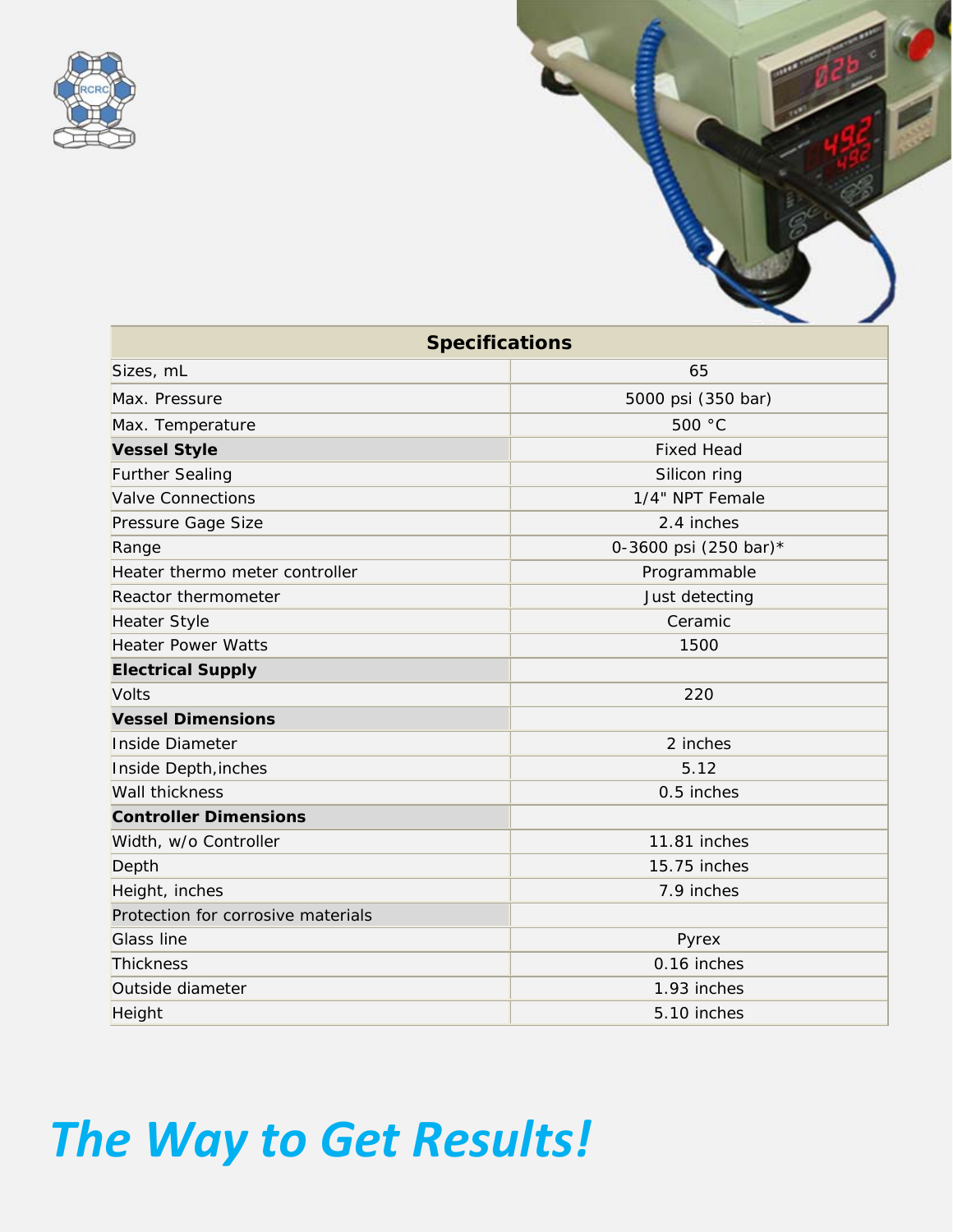

### *Hydrothermal procedure in nutshell;*

Advanced materials processing using hydrothermal technology has lots of advantages owing to the adaptability of the technique, which is also environmentally benign.

A typical hydrothermal procedure is as follows: The precursor substance (nutrient) is put at the bottom of the reaction vessel. The reaction vessel is filled to the desired degree with the solvent (water and mineralizer). This slurry is heated to the desired reaction temperature. At this temperature the nutrient materials react and/or transform, primarily through dissolution and precipitation, to the stable compound. After cooling the autoclave, the product is isolated by filtration and washed in order to obtain the pure products.

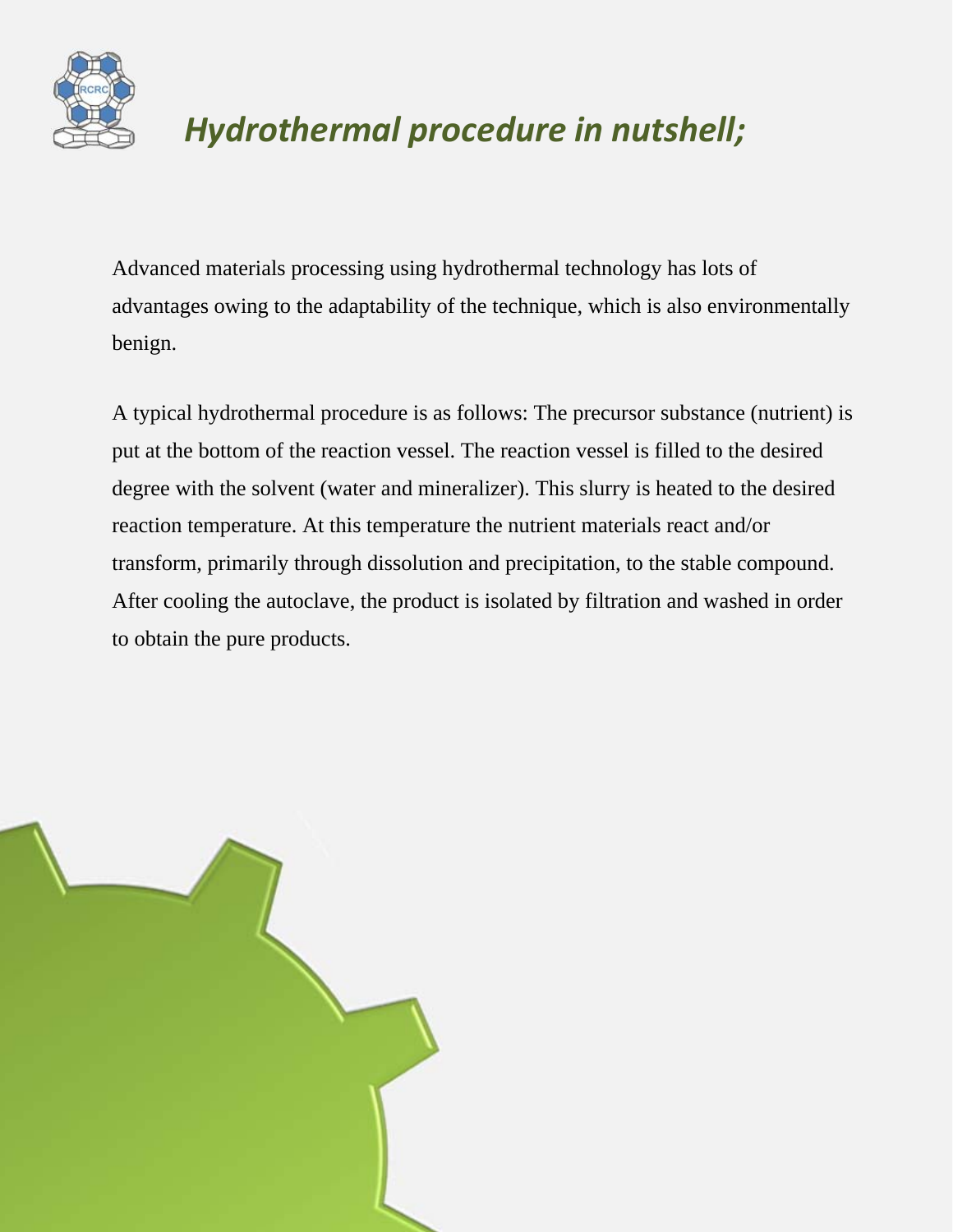

### **Important notifications before operating system!**

- **Wear lab glasses and/or goggles, a lab coat, and heat‐resistant gloves when working with an autoclave.**
- **Do not place sharps or other pointed materials freely inside an autoclave bag but instead place them in a sharps or other solid container.**
- **Do not overfill autoclave bags and/or the autoclave as this may lead to incomplete decontamination of the autoclave contents**
- **Never attempt to autoclave flammable or volatile solvents as they represent a serious explosion hazard.**
- **Never leave an autoclave unattended while it is in operation.**
- **If an accidental release or spill takes place inside the autoclave, wait until the autoclave is cool before attempting to clean up the spill.**

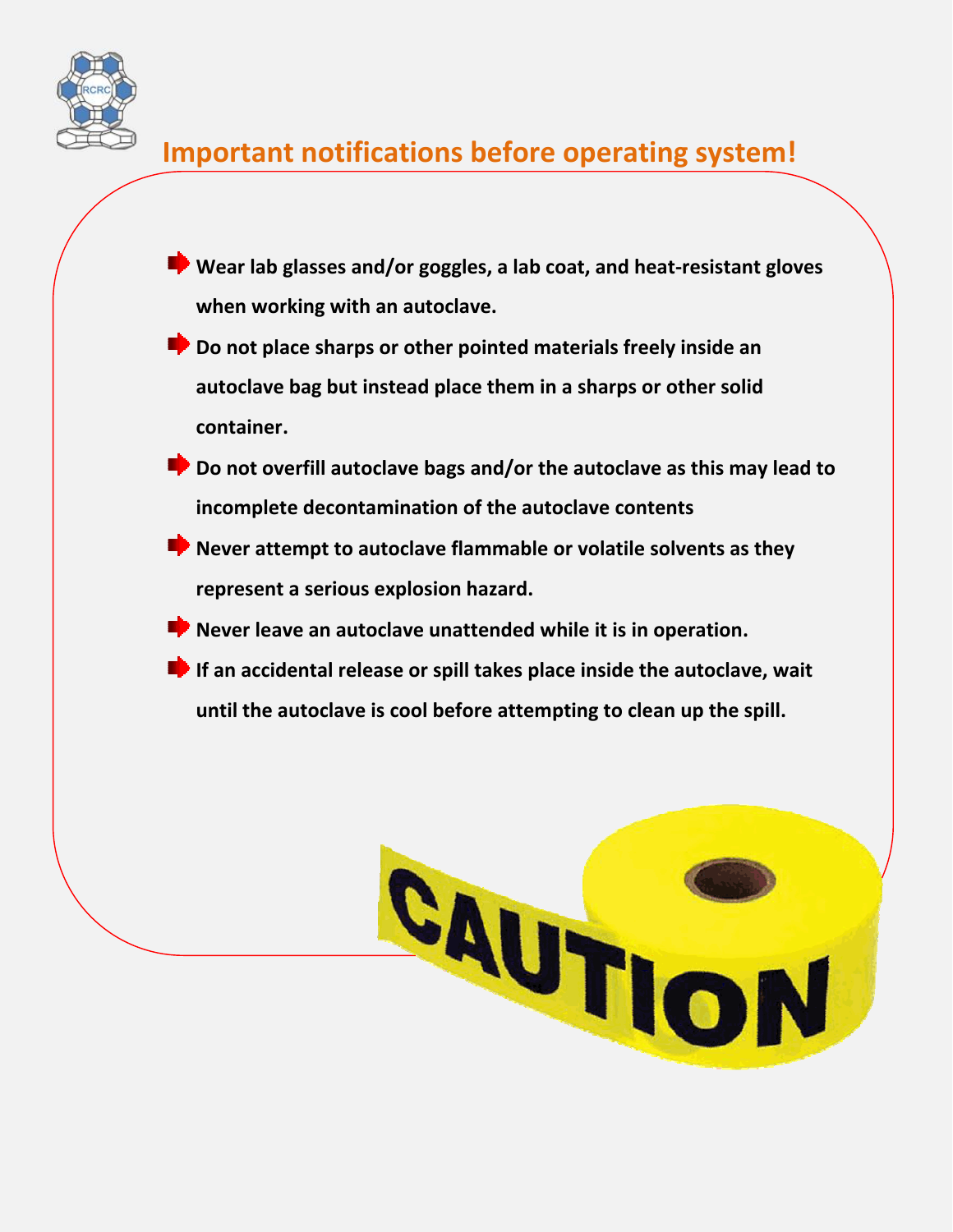## *Contacts*

### **Dr. Mohammad Haghighi**,

Chair of Chemical Engineering Department Founding director of Reactor and Catalyst Research Center Sahand University of Technology Tel.: +98 (412) 345-9152 Email: haghighi@sut.ac.ir , mhaghighip@gmail.com Web: http://staff.sut.ac.ir/haghighi/ http://che.sut.ac.ir/

### **Eng. Ali Alizadeh Eslami**,

Research Assistant at RCRC Sahand University of Technology Cell **#**: +98 (914) 1027855 Email: Alizadeh.Ali@Hotmail.com , Izak.aa@gmail.com Web: http://rcrc.sut.ac.ir/students/index.htm

### **Eng. Nader Rahemi**,

Research Assistant at RCRC Sahand University of Technology Cell **#**: +98 (914) 9882115 Email: n\_rahemi@sut.ac.ir , rahemi2003@yahoo.com Web: http://rcrc.sut.ac.ir/students/index.htm